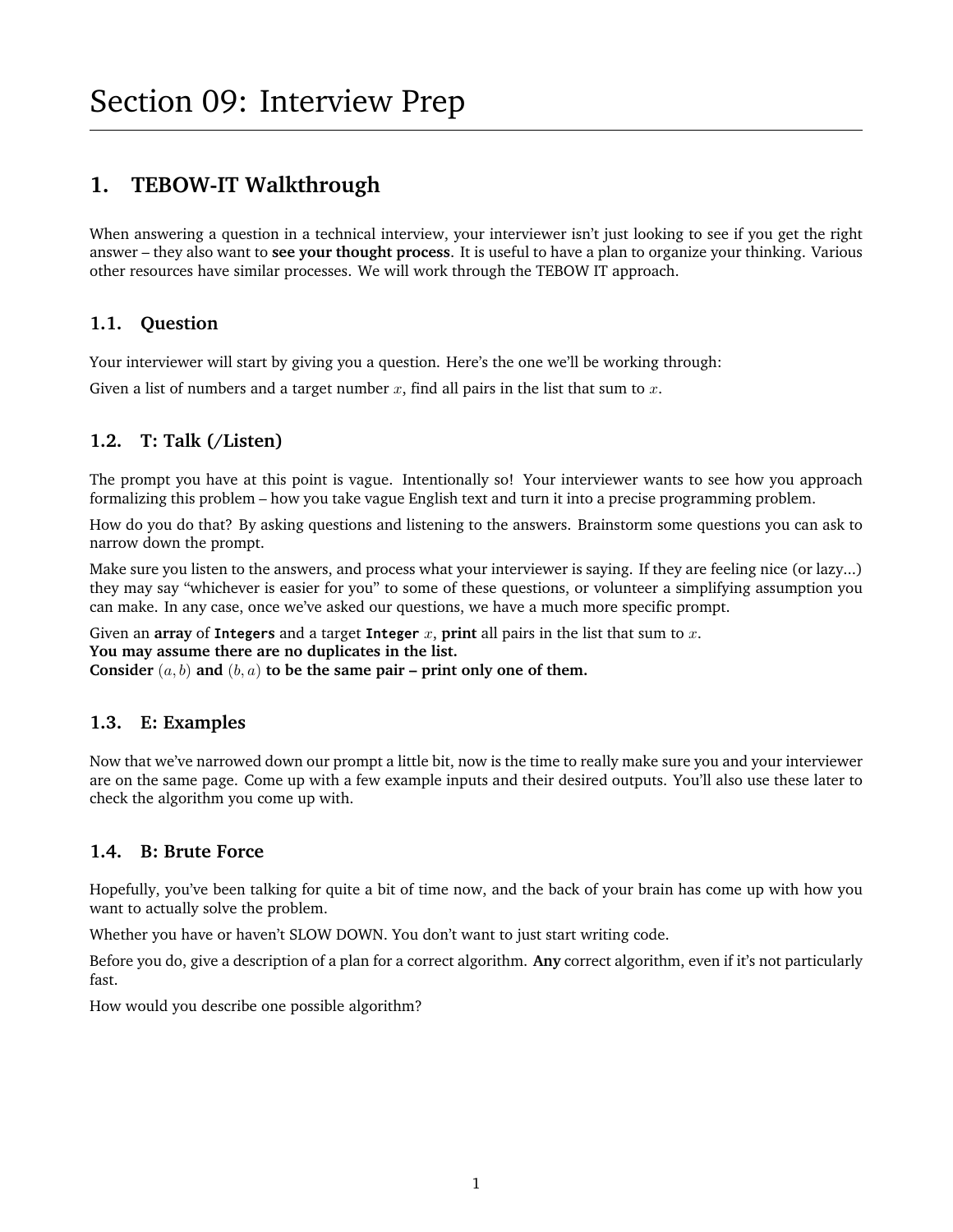## **1.5. O: Optimize**

Now that you have some algorithm, it's time to optimize it – try to turn it into the best one you can think of.

Unfortunately, designing algorithms is as much art as science. The best way to get better is to practice. If you're hitting a block, asking yourself questions like these might guide your thinking:

- (a) Is this a graph problem?
- (b) Is there a data structure we can use to make this easier? A dictionary or a priority queue?
- (c) If we made some assumption could we make the problem simpler? Maybe getting rid of duplicate values, or making a graph unweighted, or sorting the list
	- Break the problem into smaller pieces instead of solving the whole thing, can you do one step?
	- Sometimes you can turn an algorithm for a special case into an algorithm for the original problem; if you can you should!
	- If you can't, it's still worth mentioning. Maybe your interviewer will let you add that assumption. even if they won't, it will show your thought process, which is more important than the actual "answer."

Try designing a faster algorithm for this problem.

You should practice actually saying your thought process out loud. If it has been a few minutes and you feel like you haven't gotten anywhere, your interviewer might give you a hint. There's a possible hint at the top of the solution for this part.

## **1.6. W: Walkthrough**

At this point, you should have a clear idea of what you're going to do. Explain your planned algorithm to your interviewer at a high level. Think comments you would write before writing a method.

#### **1.7. I: Implement**

Now, it's time to write actual code. Writing code on a whiteboard is **hard**. You won't have an IDE reminding you of syntax, and you've probably never done it before. Your interviewer shouldn't care about esoteric details of Java code. But the closer you can get to code that would actually compile the better.

Actually practice this part on a piece of paper, or better yet a real whiteboard. Typing it up just isn't good practice.

#### **1.8. T: Test/Debug**

This last part is the easiest to forget, but it's really important – make sure your code works!

You have test inputs and the correct answers from way back in the "E" of TEBOW. Use them!

Once you feel confident your code is correct, analyze it for how fast it is (you probably did this in your head back in "O", but you should do it carefully and out loud if you haven't yet)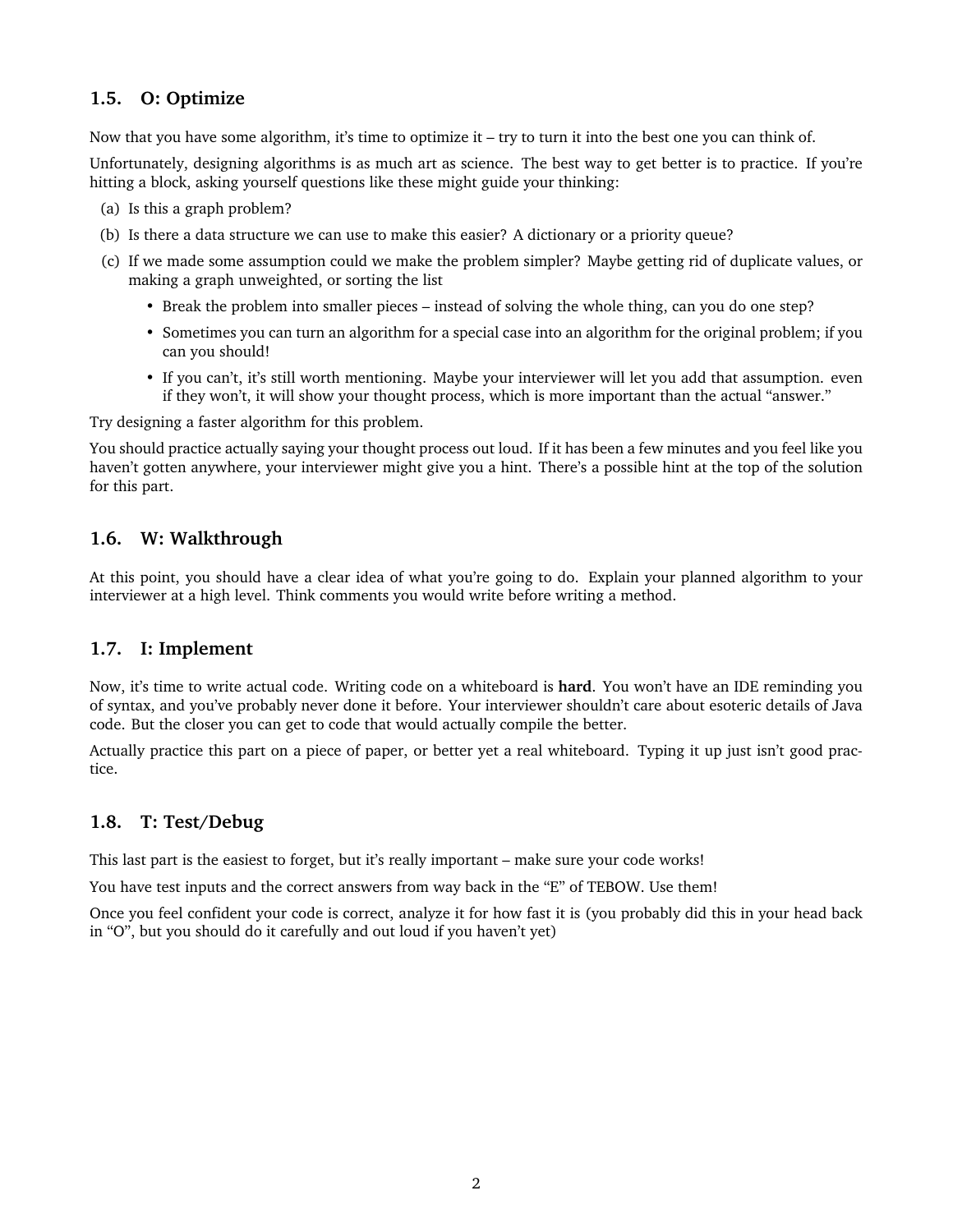## **2. Now TEBOW-IT Yourself!**

There are two questions below that have been chosen by your TAs. Pair up with another student (your TA will probably handle this) and take turns. For 10 minutes one of you will attempt the TEBOW-IT method on the given problem while one of you plays interviewer. Then you'll switch roles for another ten minutes!

**Note:** The solution slides to each problem are **on the website** along with this worksheet. If you're acting as the interviewer, you should have the solution slides open as your partner tries to TEBOW-IT: if they get stuck, give them a hint! Often this is what actual interviewers will do.

#### **2.1. Validate BST**

Given the root of a binary tree, determine if it is a valid binary search tree (BST).

A valid BST is defined as follows:

- The left subtree of a node contains only nodes with keys less than the node's key.
- The right subtree of a node contains only nodes with keys greater than the node's key.
- Both the left and right subtrees must also be binary search trees.

You can make the following assumptions:

- The number of nodes in the tree is in the range [1, 10<sup>4</sup>].
- $-2^{31}$  <= Node.val <=  $2^{31}$  1.
- Assume the tree is made of the TreeNode class below.

```
public class TreeNode {
  int val;
  TreeNode left;
  TreeNode right;
  TreeNode() {}
  TreeNode(int val) { this.val = val; }TreeNode(int val, TreeNode left, TreeNode right) {
      this val = val;
      this. left = left:
      this.right = right;
  }
}
```
#### **2.2. Course Schedule**

There are a total of numCourses courses you have to take, labeled from 0 to numCourses - 1. You are given an array prerequisites where prerequisites[i] =  $[a_i, b_i]$  indicates that you **must** take course  $b_i$  first if you want to take course ai. **For example**, the pair [0, 1] indicates that to take course 0 you have to first take course 1.

Return true if you can finish all courses. Otherwise, return false.

Constraints + valid assumptions:

- 1  $\leq$  numCourses  $\leq$  10<sup>5</sup>
- 0 <= prerequisites.length <= 5000
- prerequisites[i].length == 2
- $0 \leq a_i$ ,  $b_i \leq$  numCourses
- All the pairs prerequisites[i] are **unique**.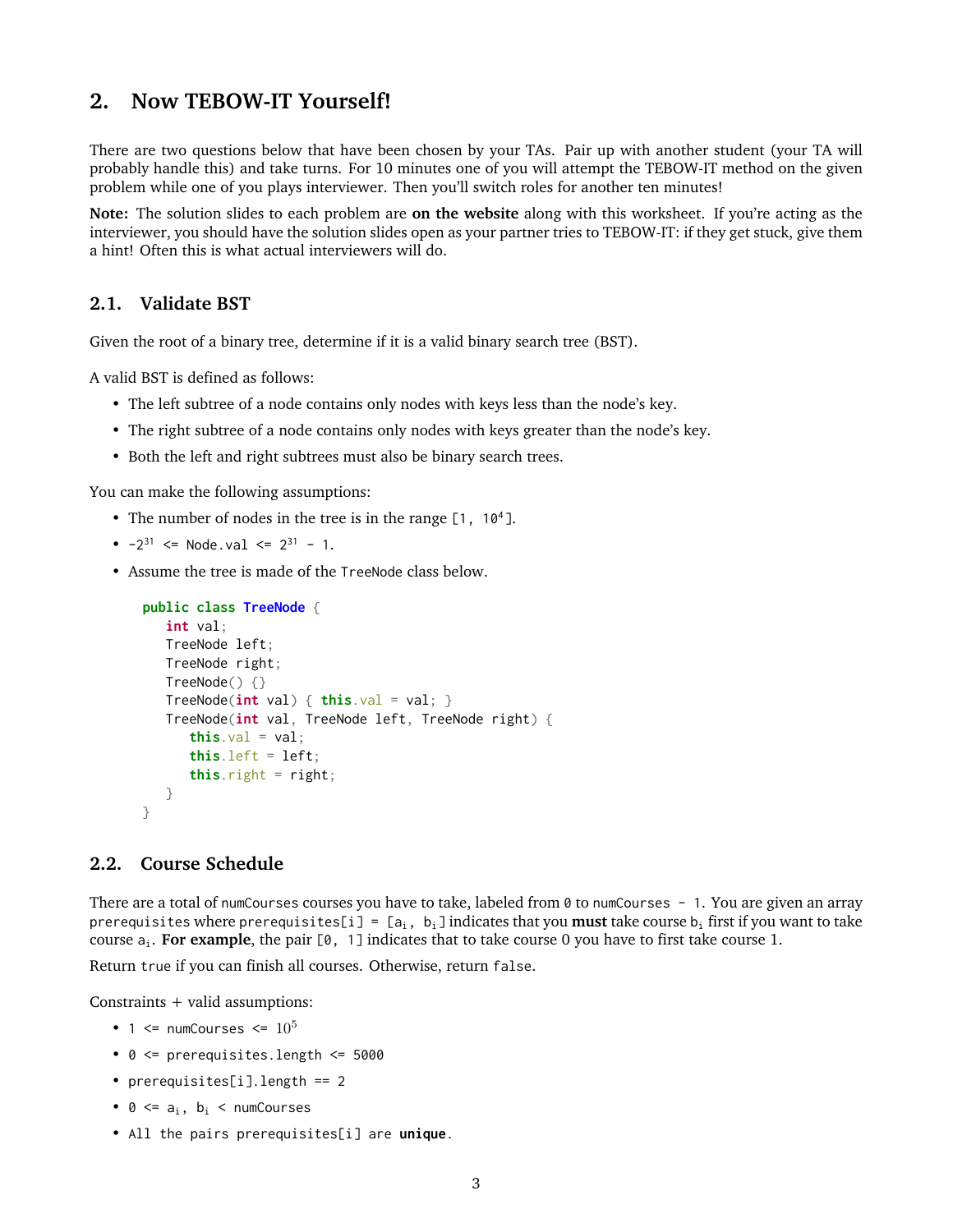## **3. Challenge Question: Merge Intervals**

Try out the TEBOW-IT method on the following question!

Given an array of intervals where intervals[i] = [startIndex, endIndex] (so this is a 2D array), merge all overlapping intervals, and return an array of the non-overlapping intervals that cover all the intervals in the input.

You can assume:

1 <= intervals.length <= 104 intervals[i].length == 2 0 <= startIndex<= endIndex <= 104

**Note:** This ones's pretty tough, so we'll give an example input/output:

Input: [[1,3],[2,6],[8,10],[15,18]]

Output: [[1,6],[8,10],[15,18]]

Explanation: Since intervals [1,3] and [2,6] overlap, merge them into [1,6].